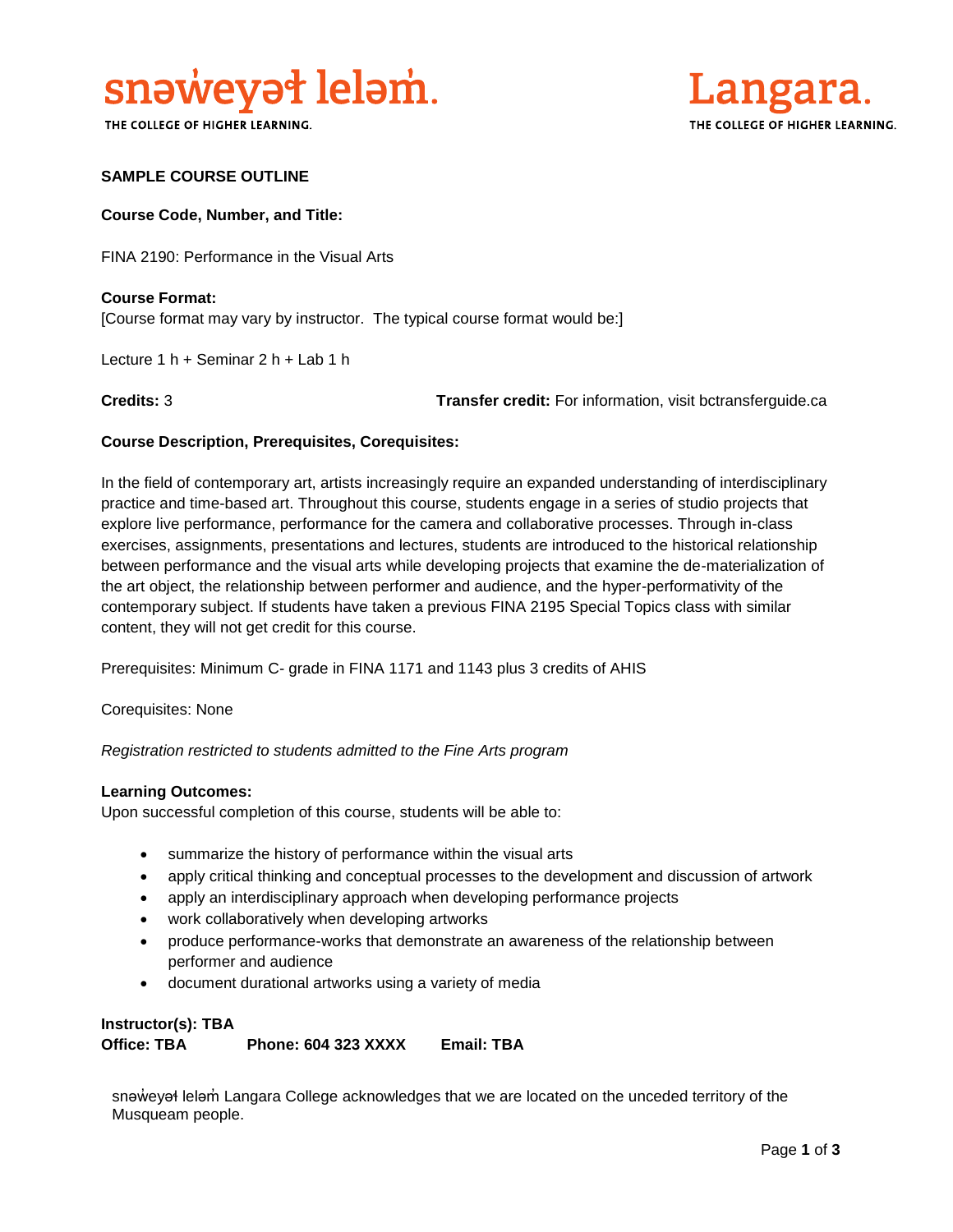# snəweyət leləm.



THE COLLEGE OF HIGHER LEARNING.

#### **Office Hours: TBA**

#### **Textbook and Course Materials:**

[Textbook selection may vary by instructor. An example of texts and course materials for this course might be:}

Goldber, R. "Performance Art: From Futurism to the Present". London. 2014.

Note: *This course may use an electronic (online) instructional resource that is located outside of Canada*  for mandatory graded class work. You may be required to enter personal information, such as your name *and email address, to log in to this resource. This means that your personal information could be stored on servers located outside of Canada and may be accessed by U.S. authorities, subject to federal laws. Where possible, you may log in with an email pseudonym as long as you provide the pseudonym to me so I can identify you when reviewing your class work.* 

**Assessments and Weighting: Final Exam % Other Assessments % (An example of other assessments might be:) %**

Assignments: 50% Project: 30% Participation: 20%

No final exam because this is a studio course where final projects will take the place of a written exam

Participation format: Attendance, timely completion of assignments and projects, active participation in discussions, critiques, feedback sessions

Proportion of individual and group work: Individual: 70% Group: 30%

**Grading System:** Letter grade Specific grading schemes will be detailed in each course section outline.

Passing grade: C-

*This generic outline is for planning purposes only.*